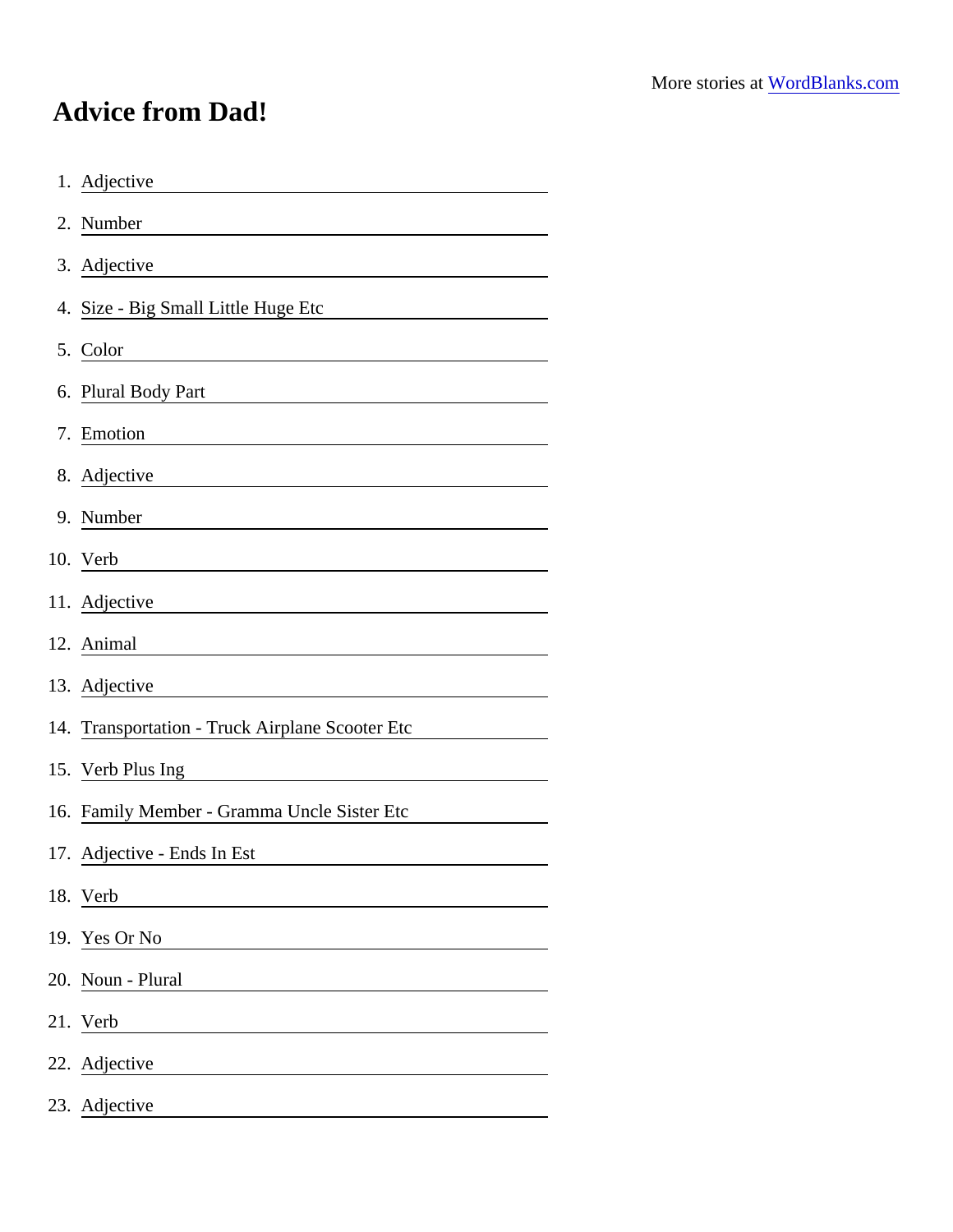- 24. Noun Plural
- 25. Love Hate Cant-Stand Enjoy Etc

- 26. Verb Plus Er
- 27. Emotion
- 28. Adjective Ends In Est